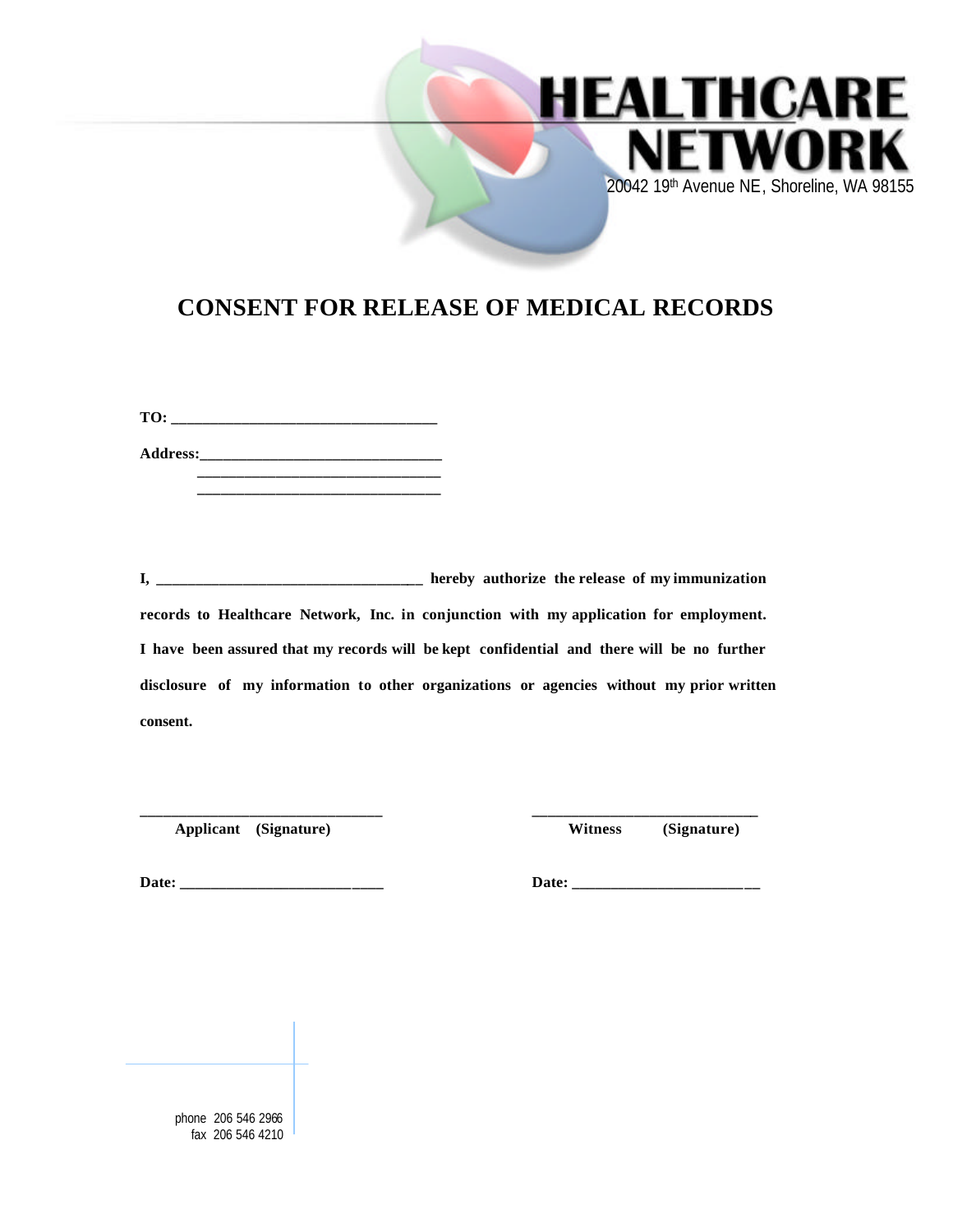

## **AUTHORIZATION TO RELEASE EMPLOYEE INFORMATION**

|                                        | EMPLOYEE NAME:                                                                                                                                                                                                                                                                                                                                                                                                                                                                                                                              | DOB: |
|----------------------------------------|---------------------------------------------------------------------------------------------------------------------------------------------------------------------------------------------------------------------------------------------------------------------------------------------------------------------------------------------------------------------------------------------------------------------------------------------------------------------------------------------------------------------------------------------|------|
|                                        |                                                                                                                                                                                                                                                                                                                                                                                                                                                                                                                                             |      |
|                                        |                                                                                                                                                                                                                                                                                                                                                                                                                                                                                                                                             |      |
|                                        | STATE:                                                                                                                                                                                                                                                                                                                                                                                                                                                                                                                                      |      |
|                                        | I request and authorize ____________HEALTHCARE NETWORK, INC. ____________________ to                                                                                                                                                                                                                                                                                                                                                                                                                                                        |      |
| facility(ties)                         | release the credentialing profile of the employee named above to below named                                                                                                                                                                                                                                                                                                                                                                                                                                                                |      |
|                                        | Initial I authorize Healthcare Network to release my employment information, updated                                                                                                                                                                                                                                                                                                                                                                                                                                                        |      |
| No<br>Yes                              | Credential records, Immunization records, Washington State Patrol background check<br>and Drug, Alcohol screen results whether negative or positive to the facility (ties) listed<br>above. I Understand that the facility (ties) listed above will be notified and that I must<br>give specific written permission before disclosure of these information to anyone not<br>included on this list. Healthcare Network, Inc. will not be held liable for any release of<br>information authorized by the specified facility to those listed. |      |
|                                        |                                                                                                                                                                                                                                                                                                                                                                                                                                                                                                                                             |      |
| phone 206 546 2966<br>fax 206 546 4210 |                                                                                                                                                                                                                                                                                                                                                                                                                                                                                                                                             |      |